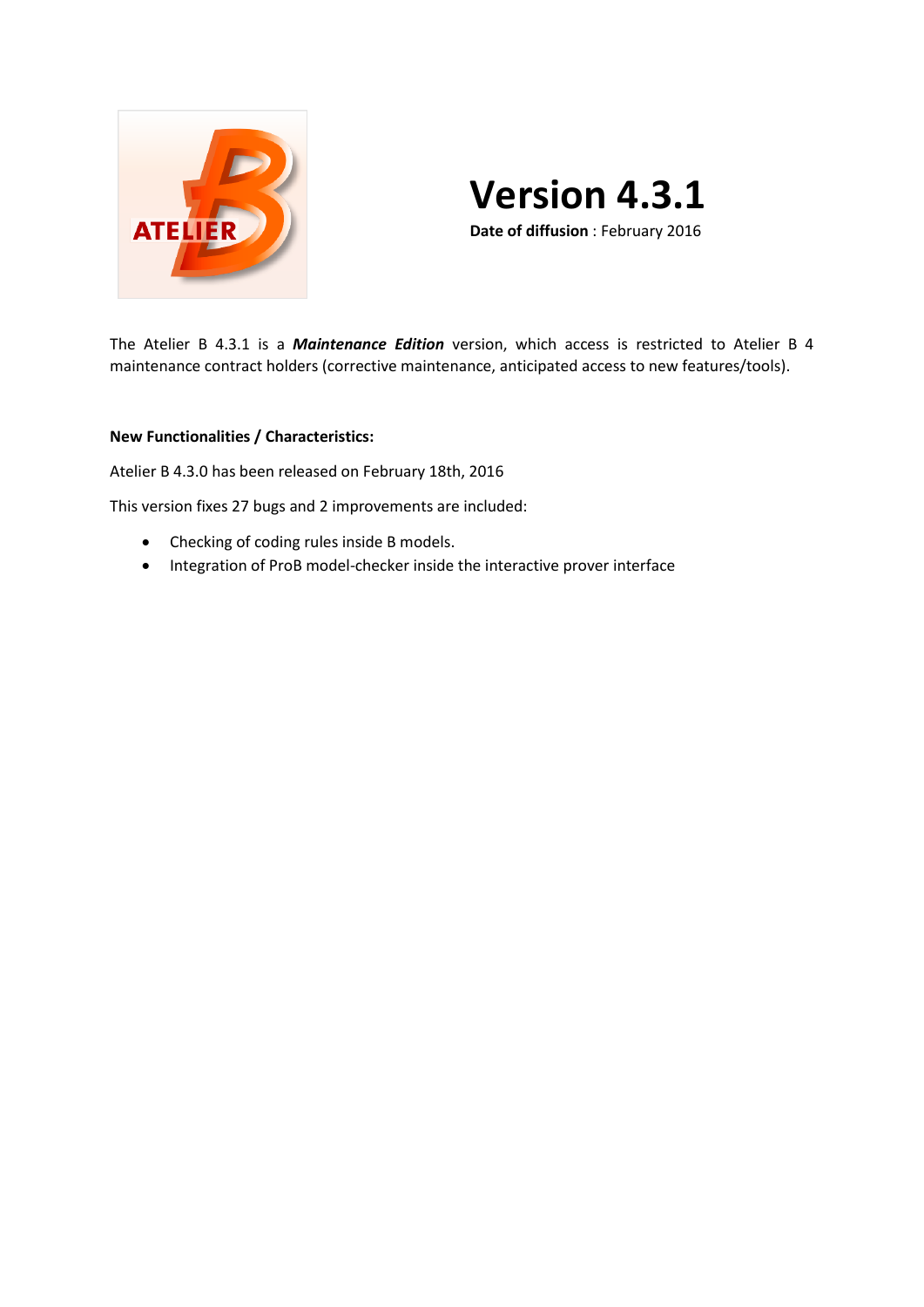# **B coding rule checking tool**

A new module which allows the user to perform coding rule checking on B models has been developed<sup>1</sup>.

It consists of one executable called « bcrc » (standing for « B coding rule checker ») which is present in AtelierB installation directory. It is launched through a dedicated GUI which can be opened with a menu entry. The « bcrc » executable can also be launched in command line if needed.

## **Configuring the rule checking**

Checking coding rules in the AtelierB GUI is a component level action, an entry in « Component » menu has been added. This action may be performed on one or several components at a time. Results of rule checking on several components will be gathered.

The tool is based on syntactical and semantical analyzers provided in AtelierB, so it should be launched on components which can be successfully type-checked. If it is used on some incorrect components, type-check errors will be displayed in the "Error" view, but the coding rule checking will not be performed on these components.

Selecting « Check coding rules » action pops up a configuration window which shows the rules that can be verified.

Double-clicking on a rule in one of the two top frames of the window displays the rule parameters.

The user can then modify parameter values. For parameters accepting several values among a finite set, a list of different possible values is displayed, and the text field shows by its colorization if current value is correct.

| Available rules                                                                                                                             | Checked rules                                                                                                  |
|---------------------------------------------------------------------------------------------------------------------------------------------|----------------------------------------------------------------------------------------------------------------|
| ALLOWED_OPERATORS<br><b>ENUMERATED PREFIX</b><br>REFINEMENT_SUFFIX<br><b>SCALAR PREFIX</b><br><b>TYPE PREFIX</b>                            | ALLOWED_SUBSTITUTION<br><b>IMPLEMENTATION SUFFIX</b><br>LOCAL_TYPING<br>>><br><b>INPUT OUTPUT PARAMS</b><br><< |
| Parameters of ALLOWED_SUBSTITUTION<br>Check presence of allowed substitutions only<br>REPORT_NAME $\blacktriangledown$ ALLOWED_SUBSTITUTION |                                                                                                                |
| Ouput                                                                                                                                       |                                                                                                                |
| Show in error view<br>Generate CSV report file                                                                                              |                                                                                                                |
|                                                                                                                                             |                                                                                                                |

The GUI contains also two check boxes used to specify how results of coding rule checking must be shown. These results can be either displayed in the "Error" view of AtelierB main GUI, or written in an output CSV file.

All rules accept a parameter called "REPORT\_NAME" which is used to modify the name the rule will be described with if the user chose to log coding rule violations in a file.

Below is an example of setting a simple string parameter. In this case this is the suffix that implementation names must end with.

<sup>1</sup> With support of Alstom

**.**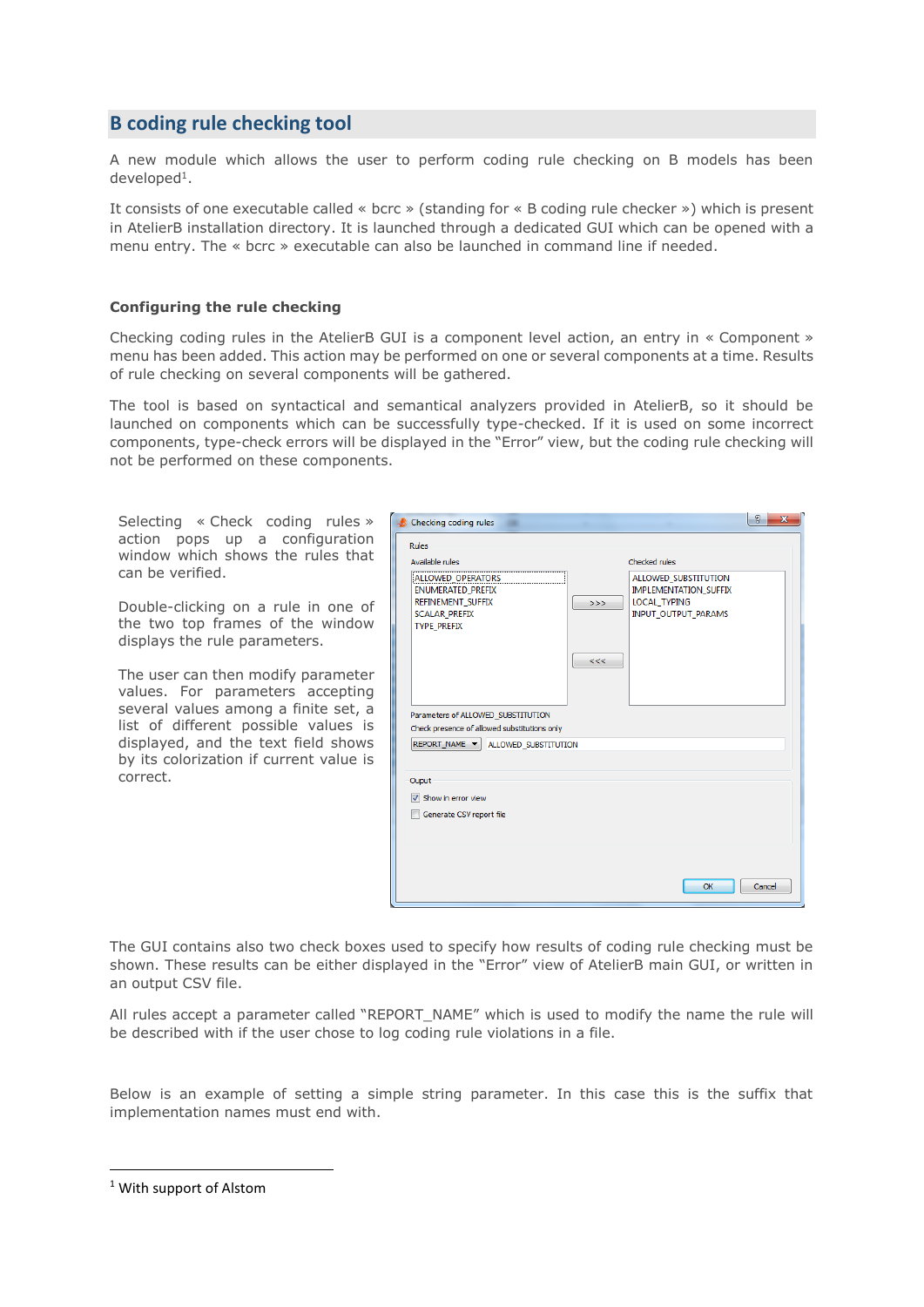| Parameters of IMPLEMENTATION SUFFIX                    |  |
|--------------------------------------------------------|--|
| Checks that implementation suffixes match some pattern |  |
| <b>SUFFIX</b>                                          |  |

And then we present an example of a multiple value parameter, here the arithmetic operators that are allowed in implementations

| Parameters of ALLOWED OPERATORS                                         |  |
|-------------------------------------------------------------------------|--|
| Check presence of only allowed operators                                |  |
| <b>ACCEPT</b><br>plus; minus; times; divides                            |  |
| Values among {plus;minus;times;divides;mod;power;uminus} separated by ; |  |

Below table describes all rules provided by the tool, as their identifier inside the GUI.

#### **Provided rules**

| Rule                                                        | <b>Description</b>                                                             |
|-------------------------------------------------------------|--------------------------------------------------------------------------------|
| Refinement suffix                                           | This rule accept the string parameter                                          |
| (REFINEMENT SUFFIX rule)                                    | named "SUFFIX". Its default value is                                           |
|                                                             | "r".                                                                           |
|                                                             | The rule checks that the name<br>оf                                            |
|                                                             | refinement components (beginning with                                          |
|                                                             | REFINEMENT keyword) ends with the suffix                                       |
|                                                             | chosen by user.                                                                |
| Implementation suffix<br>(IMPLEMENTATION SUFFIX rule)       | This rule accepts the string parameter<br>named "SUFFIX". Its default value is |
|                                                             | " i".                                                                          |
|                                                             |                                                                                |
|                                                             | The rule checks that the name<br>оf                                            |
|                                                             | implementation components ends with the<br>suffix chosen by user.              |
| Type prefix                                                 | This rule accepts the string parameter                                         |
| (TYPE PREFIX rule)                                          | named "PREFIX". Its default value is                                           |
|                                                             | $"T"$ .                                                                        |
|                                                             |                                                                                |
|                                                             | The rule checks that identifiers of<br>elements declared in component SETS     |
|                                                             | clauses start with the prefix chosen by                                        |
|                                                             | user.                                                                          |
| Scalar constant prefix                                      | This rule accepts the string parameter                                         |
| (SCALAR PREFIX rule)                                        | named "PREFIX". Its default value is                                           |
|                                                             | $"c"$ .                                                                        |
|                                                             | The rule checks that identifiers of                                            |
|                                                             | constants declared in ABSTRACT CONSTANTS                                       |
|                                                             | or CONCRETE CONSTANTS with a type                                              |
|                                                             | included in INTEGER start with the prefix<br>chosen by user.                   |
|                                                             |                                                                                |
| Enumerated value prefix                                     | This rule accepts the string parameter                                         |
| (ENUMERATED PREFIX rule)                                    | named "PREFIX". Its default value is                                           |
|                                                             | "e".                                                                           |
|                                                             | The rule checks that identifier of                                             |
|                                                             | enumerated values declared in SETS                                             |
|                                                             | clauses of components start with the                                           |
|                                                             | prefix chosen by user.                                                         |
| Authorized arithmetic operators<br>(ALLOWED OPERATORS rule) | This rule accepts the multiple value<br>parameter named "ACCEPT".              |
|                                                             | Its value is a list of arithmetic                                              |
|                                                             | operators among :                                                              |
|                                                             | $\bullet$ 'plus'                                                               |
|                                                             | 'minus': susbtraction<br>$\bullet$                                             |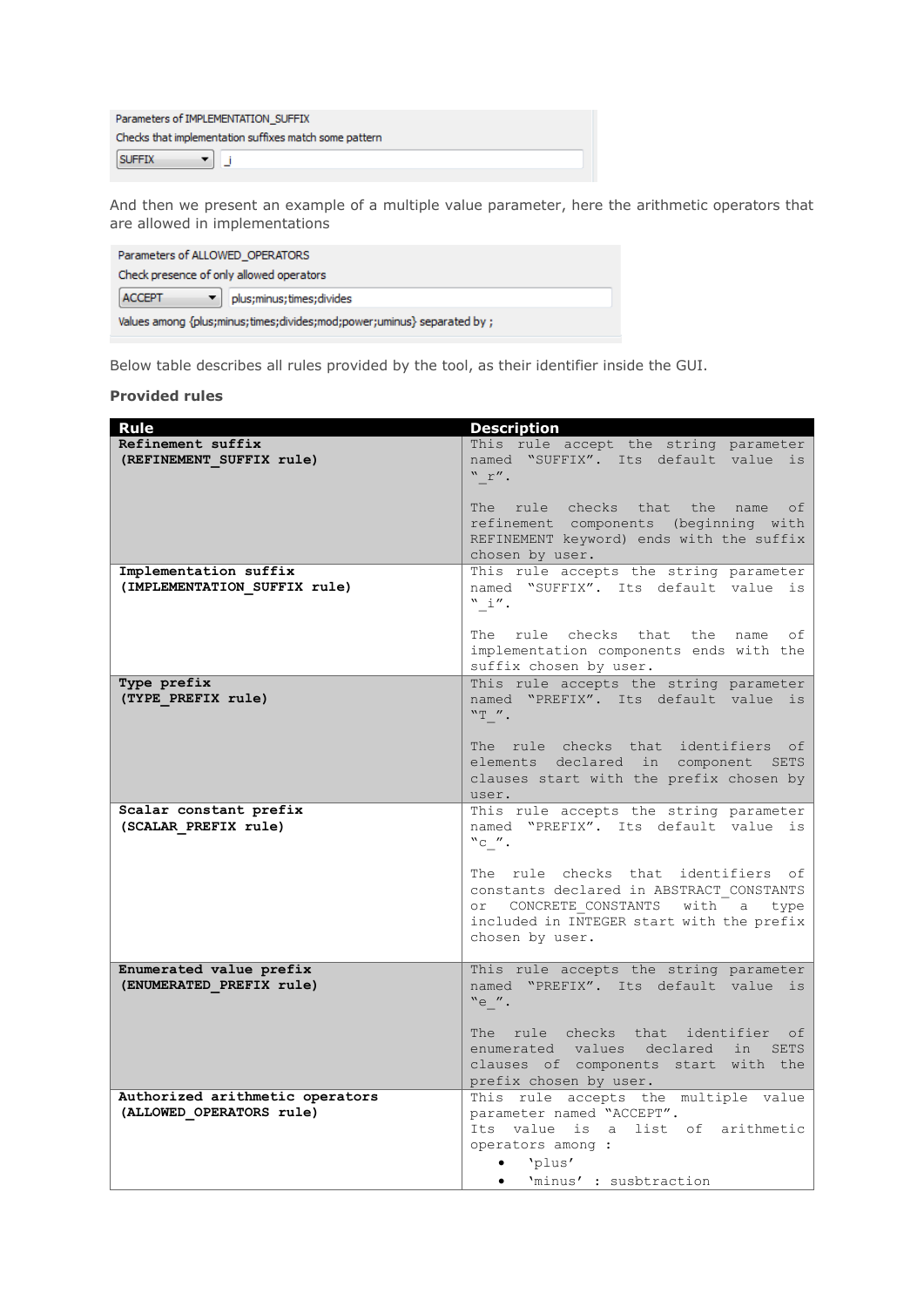|                                                         | 'times' : multiplication<br>$\bullet$                                                                                                                                                                                                                                                                                                                                                        |
|---------------------------------------------------------|----------------------------------------------------------------------------------------------------------------------------------------------------------------------------------------------------------------------------------------------------------------------------------------------------------------------------------------------------------------------------------------------|
|                                                         | 'divides': integer division                                                                                                                                                                                                                                                                                                                                                                  |
|                                                         | 'mod': modulo                                                                                                                                                                                                                                                                                                                                                                                |
|                                                         | 'power'                                                                                                                                                                                                                                                                                                                                                                                      |
|                                                         | 'uminus' : Unary minus                                                                                                                                                                                                                                                                                                                                                                       |
|                                                         |                                                                                                                                                                                                                                                                                                                                                                                              |
|                                                         | The rule checks that only arithmetic<br>operators chosen by user in the list are<br>present in implementations.                                                                                                                                                                                                                                                                              |
|                                                         | The default value for the « ACCEPT » list<br>is « plus ; minus ; times ; divides ».                                                                                                                                                                                                                                                                                                          |
| Authorized substitutions<br>(ALLOWED SUBSTITUTION rule) | This rule accepts the multiple value<br>parameter named "FORBIDDEN".                                                                                                                                                                                                                                                                                                                         |
|                                                         | Its value is a list of substitution types<br>among:<br>'begin'<br>$\bullet$ 'skip'<br>'becomes equal'<br>$\bullet$<br>'becomes such that'<br>$\bullet$<br>· 'assert'<br>$\mathbf{v}_{\text{i}}$ $\mathbf{f}'$<br>'case'<br>$\bullet$ 'var'<br>'while'<br>The rule checks that substitutions of the<br>list do not appear in implementations<br>(only in code parts of OPERATIONS<br>clause). |
| Parameter present twice in operation                    | By default FORBIDDEN parameter is empty.<br>A parameter cannot be used twice in an                                                                                                                                                                                                                                                                                                           |
| calls                                                   | operation call.                                                                                                                                                                                                                                                                                                                                                                              |
| (INPUT OUTPUT PARAMS rule)                              |                                                                                                                                                                                                                                                                                                                                                                                              |
| Local variable typing                                   | Variable declared in VAR IN substitutions                                                                                                                                                                                                                                                                                                                                                    |
| (LOCAL TYPING rule)                                     | must be typed at the beginning<br>in                                                                                                                                                                                                                                                                                                                                                         |
|                                                         | « becomes such that » substitutions.                                                                                                                                                                                                                                                                                                                                                         |

## **Displaying the results**

Results of this checking functionality can be displayed as errors in the main « Error » view of AtelierB, so that associated locations in the model can be reached by the user in order to directly write a correction. This is done by checking the suitable box in the configuration pop-up. Violations of coding rules are displayed in this view with criticality «Warning ».

Below example shows results of a coding rule verification, including the rules INPUT\_OUTPUT\_PARAMS (parameters must not be present twice in operation calls) and ALLOWED\_SUBSTITUTION (only allowed substitutions can be present in implementations) configured to forbid IF substitution – with value "if" for parameter FORBIDDEN.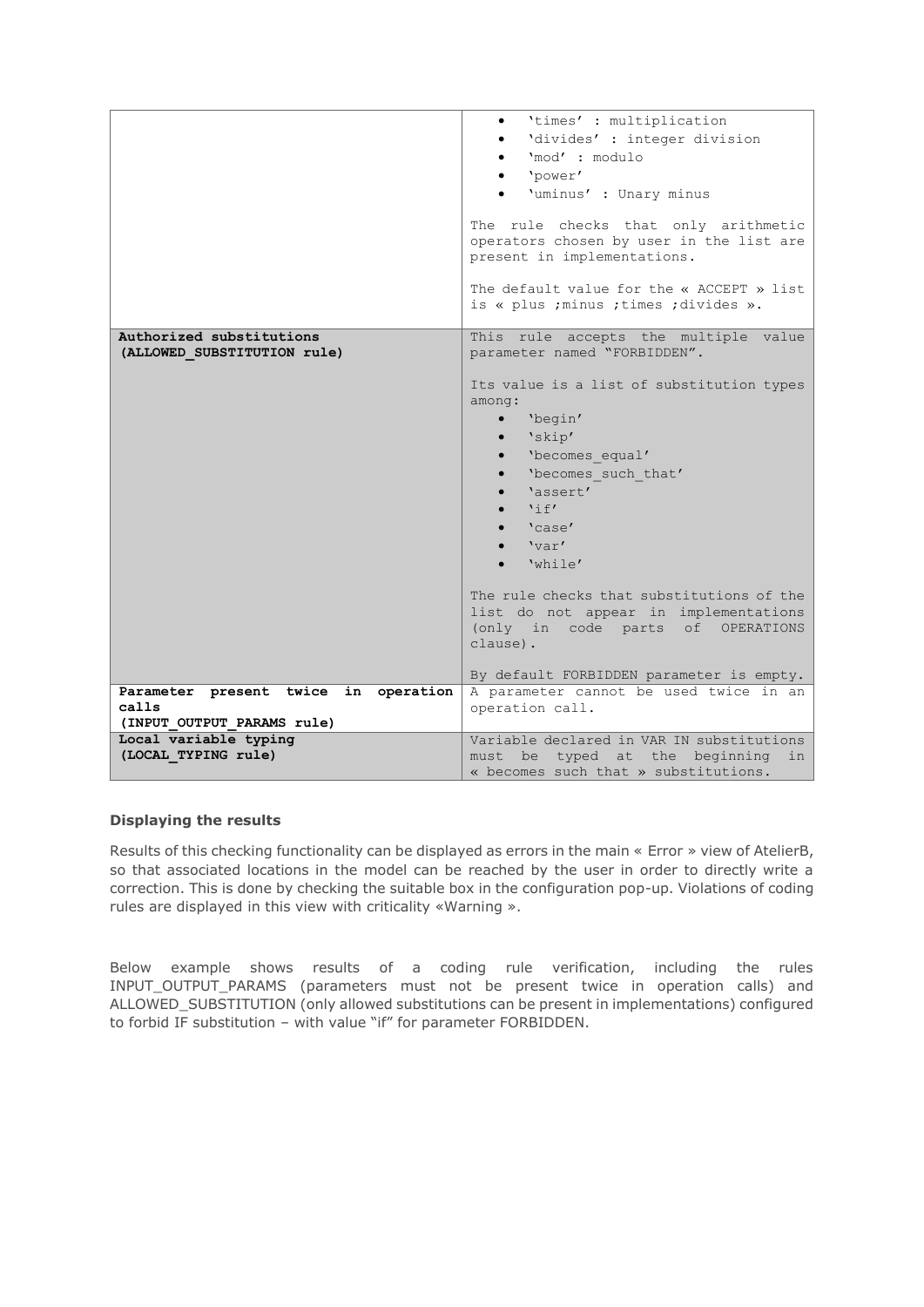| Co Errors (6) V A Warnings (883)                                        |                     |
|-------------------------------------------------------------------------|---------------------|
| Message                                                                 | Location            |
| Esubstitution is not allowed in implementations                         | Line 260, Column 13 |
| E substitution is not allowed in implementations                        | Line 282, Column 13 |
| E substitution is not allowed in implementations                        | Line 342, Column 9  |
| E substitution is not allowed in implementations                        | Line 346, Column 9  |
| E substitution is not allowed in implementations                        | Line 371, Column 9  |
| E substitution is not allowed in implementations                        | Line 375, Column 9  |
| IF substitution is not allowed in implementations                       | Line 388, Column 5  |
| E substitution is not allowed in implementations                        | Line 408, Column 9  |
| E substitution is not allowed in implementations                        | Line 411, Column 9  |
| E substitution is not allowed in implementations                        | Line 415, Column 9  |
| E substitution is not allowed in implementations                        | Line 418, Column 9  |
| Parameter to is present more than once in input/output parameters<br>45 | Line 419, Column 46 |
| IF substitution is not allowed in implementations<br>≜                  | Line 445, Column 9  |
| Parameter to is present more than once in input/output parameters       | Line 446, Column 43 |
| Parameter to is present more than once in input/output parameters       | Line 447, Column 46 |
| <b>Tasks</b><br><b>Errors</b>                                           |                     |

User can also choose to write the violations of coding rules in an output CSV file by checking the suitable box in the GUI. In this case only real typing or syntax errors provided by B compiler during analysis of components to check are displayed in the main view.

#### **Extensibility**

New rules will be included in the tool, depending on new needs defined by users

# **Integration of ProB model-checker in the interactive prover**

This new version provides a way for the user to launch the ProB model-checker in the interactive prover as an interactive command which can be used inside a proof.

For this command to be used, ProB must be installed on the computer, and the resource ATB\*PR\*ProB\_Path in AtelierB resource file must contain the path to procli executable. If not, the user will get a message « The Prob\_Path resource is not set ».

This example shows how to set the resource in a B project created with Windows version of AtelierB.

| project | software development                                                  | krt | resource file |  |
|---------|-----------------------------------------------------------------------|-----|---------------|--|
|         | ATB*PR*ProB_Path:C:\Users\Mathieu\tmp\ProB.windows32\ProB\probcli.exe |     |               |  |

The name of the new interactive proof command is **prob**, and it has two different syntaxes.

| Command | <b>Description</b>                                                                                                                          |
|---------|---------------------------------------------------------------------------------------------------------------------------------------------|
| prob(n) | Launches ProB on the current goal.                                                                                                          |
|         | The parameter n is similar to the one in<br>pp(rp.n), here the machine given to ProB as<br>input is built using hypothesis provided by rp.n |